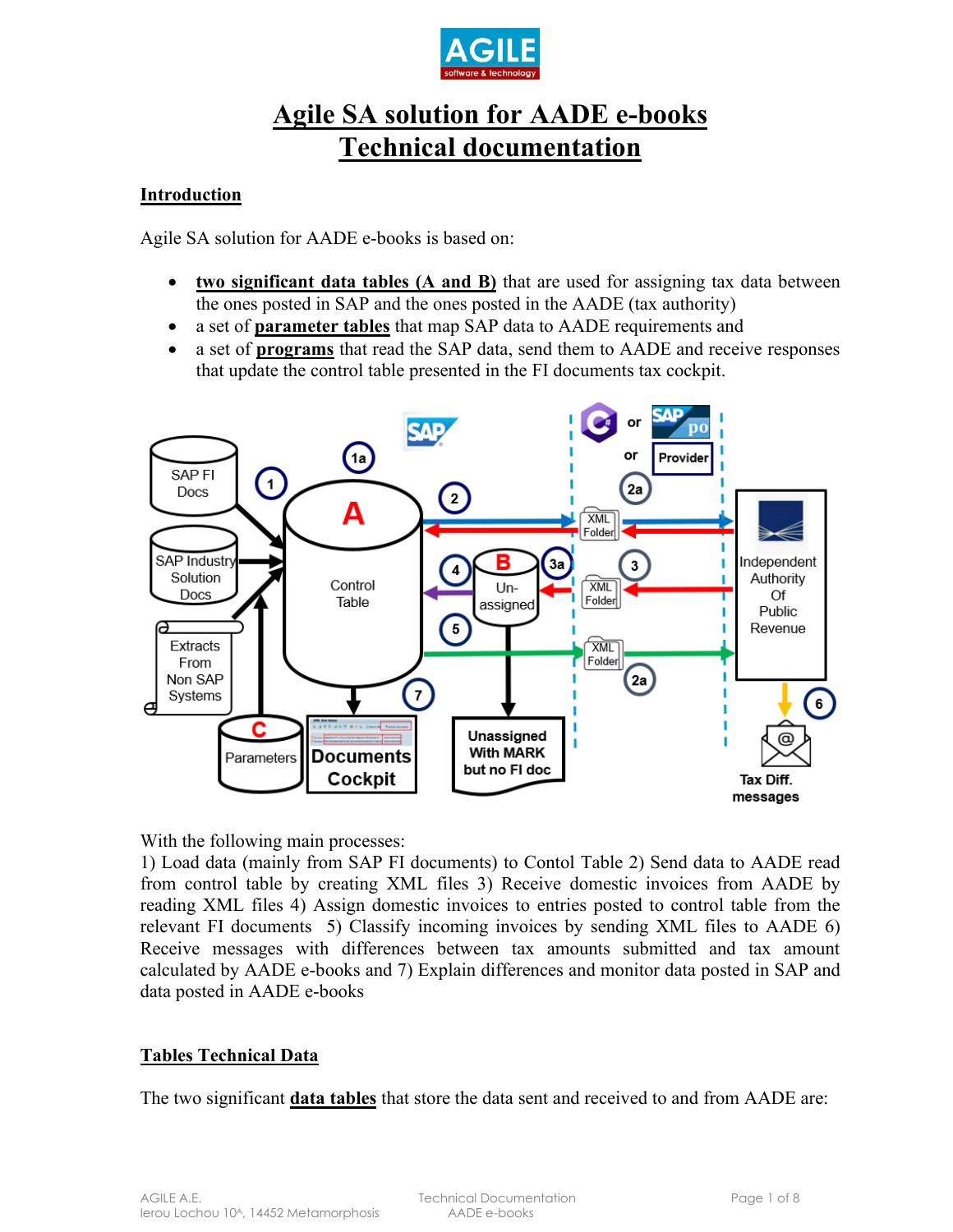

- The "**Control Table**" (which comprises all revenue and expense items with base and and tax amounts) and
- The "**Unassigned Table**" (which initially comprises all expense items posted in AADE from our domestic vendors and finally the ones that have not yet been posted in SAP)

| Transp. Table                                                                                           | ZAADE CONTROL<br>Active |                      |                   |                |                 |  |                                         |  |  |  |
|---------------------------------------------------------------------------------------------------------|-------------------------|----------------------|-------------------|----------------|-----------------|--|-----------------------------------------|--|--|--|
| <b>AADE Control Table</b><br><b>Short Description</b>                                                   |                         |                      |                   |                |                 |  |                                         |  |  |  |
|                                                                                                         |                         |                      |                   |                |                 |  |                                         |  |  |  |
| Entry help/check<br>Currency/Quantity Fields<br><b>Attributes</b><br>Delivery and Maintenance<br>Fields |                         |                      |                   |                |                 |  |                                         |  |  |  |
|                                                                                                         |                         |                      |                   |                |                 |  |                                         |  |  |  |
| XDBBB                                                                                                   |                         | 多问问会<br><b>India</b> | Srch Help         |                | Predefined Type |  |                                         |  |  |  |
| Field                                                                                                   | Kev                     |                      | Init Data element | Data Ty Length |                 |  | Decim Short Description                 |  |  |  |
| <b>MANDT</b>                                                                                            | V                       | √                    | <b>MANDT</b>      | <b>CLNT</b>    | 3               |  | 0 Client                                |  |  |  |
| <b>BUKRS</b>                                                                                            | ⊽                       | ⊽                    | <b>BUKRS</b>      | <b>CHAR</b>    | 4               |  | 0 Company Code                          |  |  |  |
| <b>BELNR</b>                                                                                            | ⊽                       | ⊽                    | <b>BELNR D</b>    | <b>CHAR</b>    | 10              |  | O Accounting Document Number            |  |  |  |
| <b>GJAHR</b>                                                                                            | ⊽                       | ⊽                    | GJAHR             | <b>NUMC</b>    | 4               |  | 0 Fiscal Year                           |  |  |  |
| <b>BLDAT</b>                                                                                            | $\overline{\mathsf{v}}$ | ⊽                    | <b>BLDAT</b>      | DATS           | 8               |  | <b>O Document Date in Document</b>      |  |  |  |
| <b>BUDAT</b>                                                                                            | ⊽                       | ⊽                    | <b>BUDAT</b>      | <b>DATS</b>    | 8               |  | O Posting Date in the Document          |  |  |  |
| TYPE                                                                                                    | ⊽                       | ⊽                    | ZTYPE             | <b>CHAR</b>    | $\mathbf{1}$    |  | 0 Transaction Type                      |  |  |  |
| ZORIGIN                                                                                                 | ⊽                       | ⊽                    | ZORIGIN           | <b>CHAR</b>    | $\mathbf{1}$    |  | 0 SAP FI / Industry Solution / External |  |  |  |
| <b>STATUS</b>                                                                                           | $\blacktriangledown$    | ⊽                    | STATUS1           | <b>CHAR</b>    | 6               |  | 0 Status Field                          |  |  |  |
| <b>HKONT</b>                                                                                            | ⊽                       | ⊽                    | <b>HKONT</b>      | <b>CHAR</b>    | 10              |  | 0 General Ledger Account                |  |  |  |
| <b>MWSK2</b>                                                                                            | $\overline{\mathsf{v}}$ | ⊽                    | <b>MWSKZ</b>      | <b>CHAR</b>    | $\overline{2}$  |  | 0 Tax on sales/purchases code           |  |  |  |
| <b>MATNR</b>                                                                                            | ⊽                       | ⊽                    | <b>MATNR</b>      | <b>CHAR</b>    | 18              |  | 0 Material Number                       |  |  |  |
| <b>ZDATE</b>                                                                                            | $\overline{\mathsf{v}}$ | ⊽                    | DATE              | <b>CHAR</b>    | 8               |  | 0 Date in CHAR format                   |  |  |  |
| <b>EXTID</b>                                                                                            |                         |                      | ZEXTID            | <b>CHAR</b>    | 16              |  | 0 External ID                           |  |  |  |
| <b>KUNNR</b>                                                                                            |                         |                      | <b>KUNNR</b>      | <b>CHAR</b>    | 10              |  | 0 Customer Number                       |  |  |  |
|                                                                                                         | $\blacksquare$          | ۱                    | $\frac{1}{2}$     |                |                 |  |                                         |  |  |  |

The **parameter tables** used to map SAP data to AADE tables are the following:

- Tables for assigning SAP document types to AADE document categories.
- Tables for assigning SAP tax code to AADE tax category.
- Tables for "Vat Exception" Codes and VAT Exception reason
- Tables for AADE "Withholding Tax" category determination.
- Tables for AADE "Other Taxes" category determination
- Tables for AADE "Stamp Tax" Category determination
- Tables for AADE "Fees Rate" category determination
- Tables for assigning GLaccounts to Income Classification
- Tables for assigning GLaccounts to Expense Classification
- Tables for AADE "Payment Method" code determination
- Tables for AADE "Unit of Measure" category determination
- Tables for AADE "Reason for Delivery" code determination
- Table for AADE "Remarks' code determination

| AADETaxID | Description           | <b>Tax Rate</b> |
|-----------|-----------------------|-----------------|
|           | Tax Rate 24%          | 24%             |
| 12        | Tax Rate 13%          | 13%             |
| 3         | Tax Rate 6%           | 6%              |
| 14        | Tax Rate 17%          | 17%             |
| 15        | Tax Rate 9%           | 9%              |
| 6         | Tax Rate 4%           | 4%              |
| 7         | Zero Tax Rate         | l0 %            |
| 8         | Documents with no TAX |                 |
|           |                       |                 |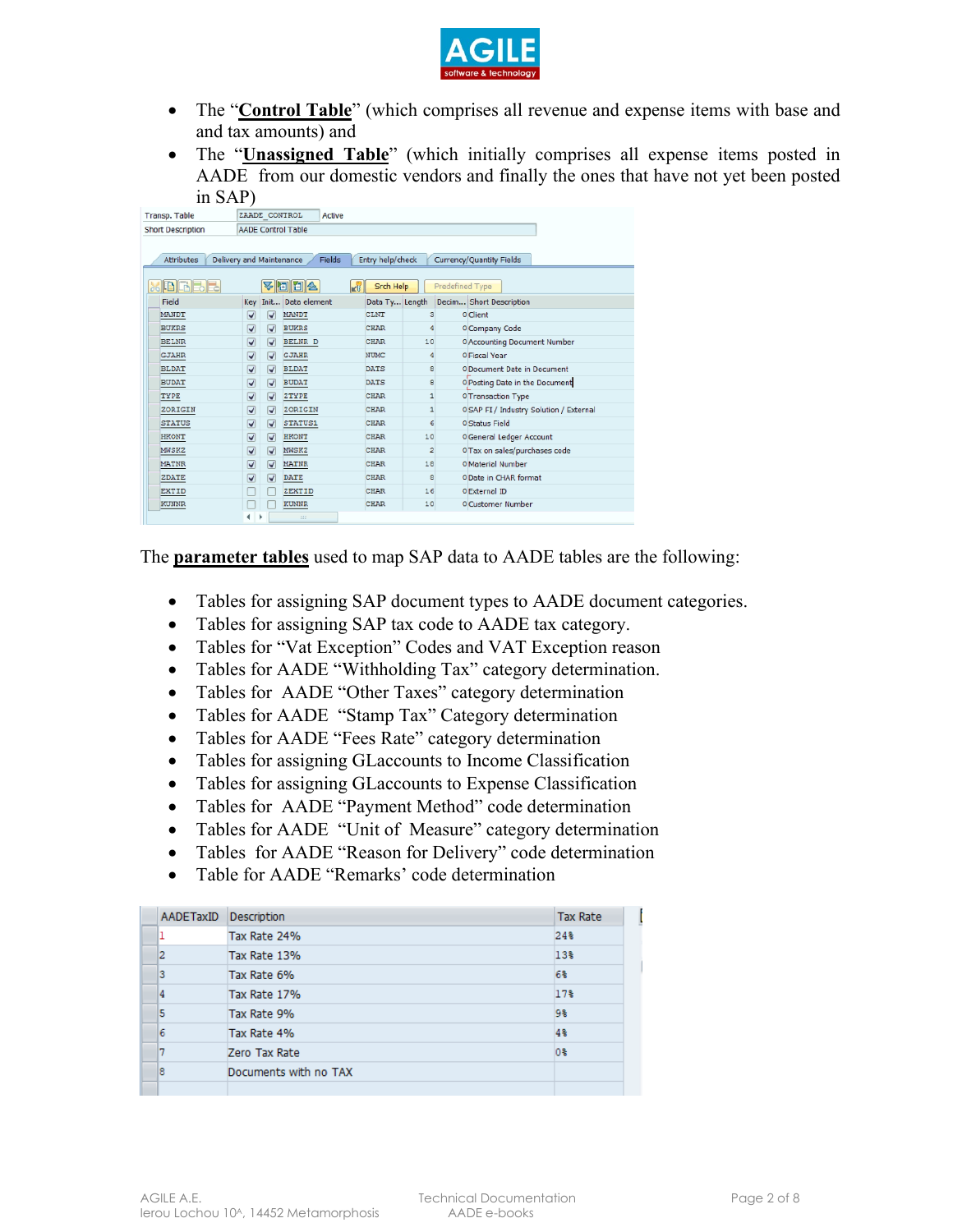

#### **Programs Technical Data**

The data tables are filled with FI documents relevant data with the following programs:

| <b>SAP Easy Access AADE e-books Update menu</b>                 |  |  |  |  |  |  |
|-----------------------------------------------------------------|--|--|--|--|--|--|
| <b>Q D B Bother menu</b> bo 方 / ▼ ▲ D Create role               |  |  |  |  |  |  |
| SAP Menu                                                        |  |  |  |  |  |  |
| 1. Fill and edit control table                                  |  |  |  |  |  |  |
| > 2. Send to AADE and return response (update statuses)         |  |  |  |  |  |  |
| 3. Read from AADE (request invoices)                            |  |  |  |  |  |  |
| 4. Assigned, update (control), delete (unassigned)<br>$\cdot$ 1 |  |  |  |  |  |  |
| 5. Classification of incoming                                   |  |  |  |  |  |  |
| 6. Handle and explain tax differences                           |  |  |  |  |  |  |
| 7. Reconcile control table with AADE documents                  |  |  |  |  |  |  |
| $8.$ Customizing                                                |  |  |  |  |  |  |
| $\Box$ 9. Tools                                                 |  |  |  |  |  |  |
| $10.$ Reports                                                   |  |  |  |  |  |  |

#### 1. **ABAP programs 1 that read the relevant FI document tax data and load the data needed by AADE to the control table**.

The FI document tax data posted in SAP are found in the following SAP tables:

- BKPF, "Accounting Document Header
- BSEG, "Accounting Document Segment line item
- BSET, "Tax Data Document Segment

But the data needed to be sent to AADE are found to the following additional tables:

- LFA1, "Vendor Master (General Section)
- LFB1, "Vendor Master (Company Code)
- KNA1, "Customer Master (General Section)
- KNB1, "Customer Master (Company Code)
- SKA1, "G/L Account Master (Chart of Accounts)
- SKB1, "G/L account master (company code)
- T005, "Countries
- J\_2GLPLEGDOC, "Legal printed documents
- T001. "Company Codes"

**1.a** Since the **Control table is editable**, users can make adjustments to the data loaded from the FI documents (Note this is needed since some customers have front end software that issues invoices that are posted summarized to SAP FI document)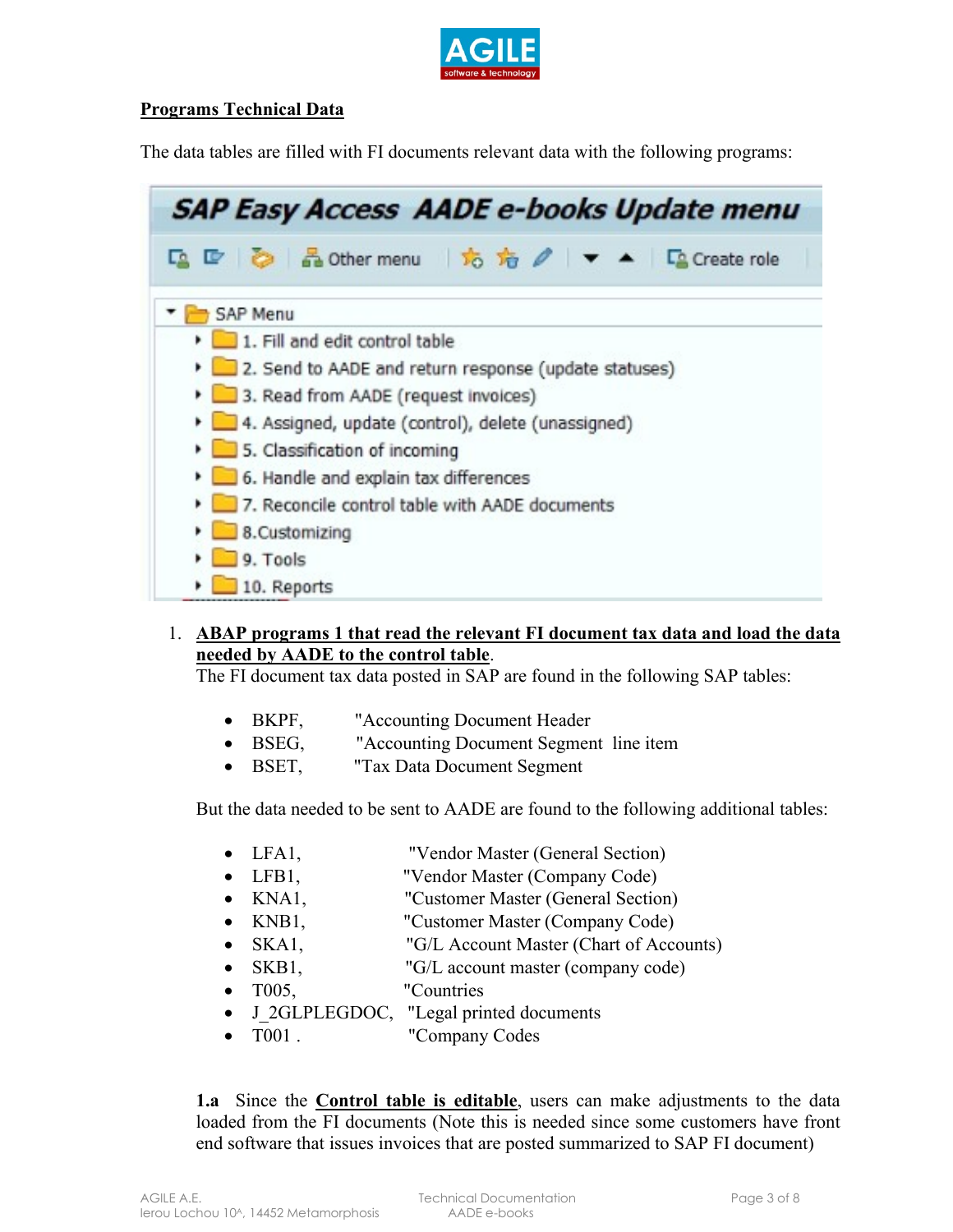

- 2. **ABAP programs 2 that read the control table data and create XML files** as described in the "sendinvoices" API comprising the following data:
	- A1 Invoices issued in detail line items
	- A2 Sales (retail) summarized
	- B1 Purchases (retail) summarized
	- B2 Invoices received from non-domestic vendors

This program saves the XML file in a folder with a proper name e.g.:

CCCC YYYYMMDD 01 and waits 10 seconds. Every 5 sec a communication program recognizes the XML file and sends it to AADE with the proper credentials and receives the relevant response XML file that is saved in the same folder with a suffix e.g. CCCC\_YYYYMMDD\_01\_RESPONSE in less than 5 sec. This file is read from the ABAP program which updates the relevant entries of "the Control Table" as follows:

- With MARK and UID if successfully posted to AADE or
- With Error Code and error text if not posted to AADE
- 3. **ABAP programs 3 that trigger a communication program using "the last mark updated"** to receive from AADE an XML file with all AADE entries related to the company's domestic vendors that have MARK greater than "the last mark updated" and after reading this file is posting the relevant entries to "The unassigned table".
- 4. **ABAP programs 4 that read the entries of "The unassigned table".and search the Control table in order to assign the SAP documents to the AADE entries**, using as criteria the vendor (determined by the VAT TAX number) the document date and the amount.

If search is successful then

- The entry in control table is updated with MARK and UID posted to AADE and the status is updated accordingly (taken into account the posting date that determines the period the tax will be paid)
- The entry in "the unassigned table" is deleted

If search is not successful then the entry remains in the unassigned entries

5. **ABAP programs 5 that read the proper entries of "The Control table" with MARK** and creates XML files as described in the sendexpenseclassification API



6. **ABAP programs 6 that read the entries of "The Control table" that are posted in different period than the document date and the entries "the unassigned table"**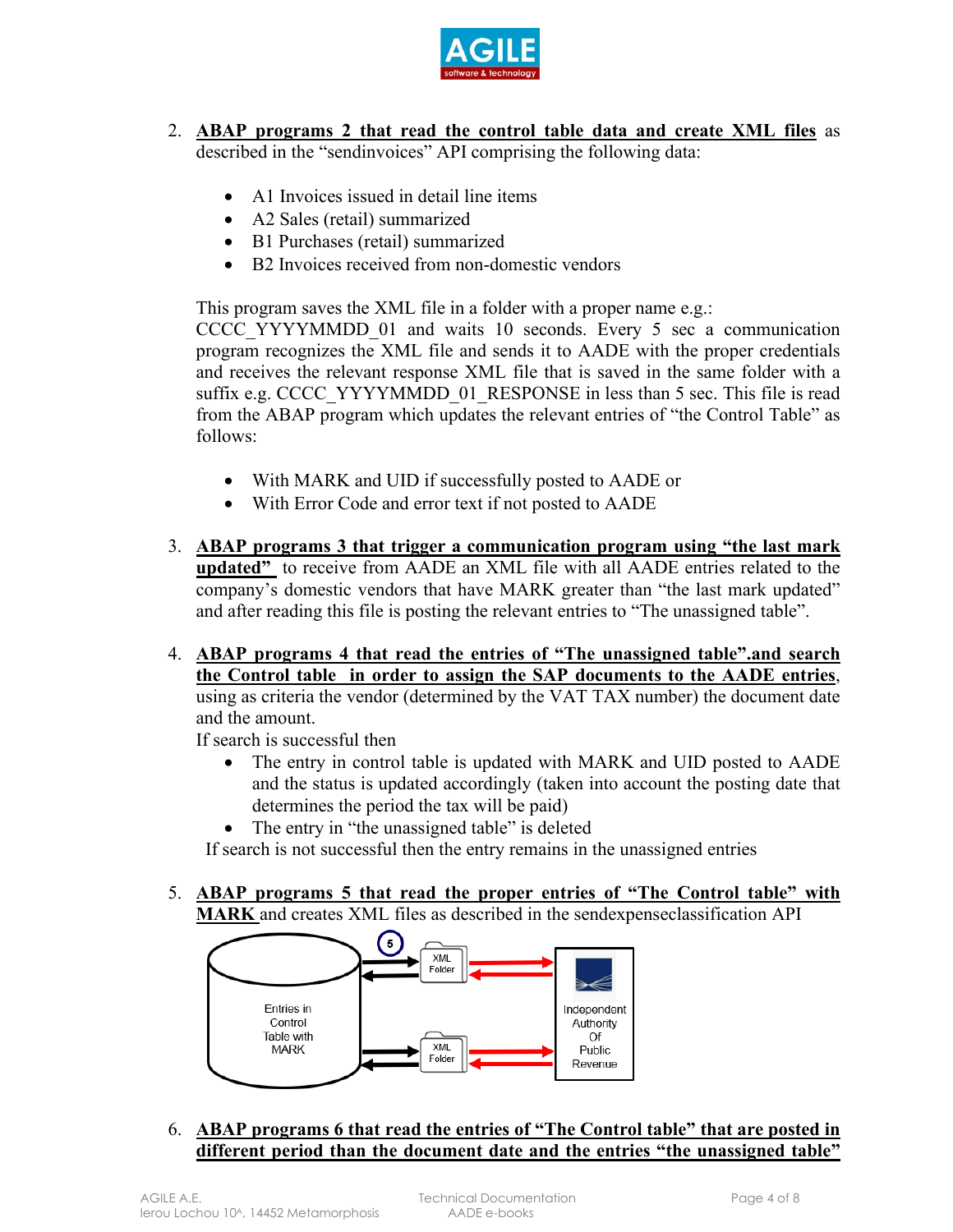

**and create a response report** to be submitted to AADE in order to answer to the automatically created messages



7. **ABAP programs 7 that present the control table entries with the proper statuses as** FI documents tax cockpit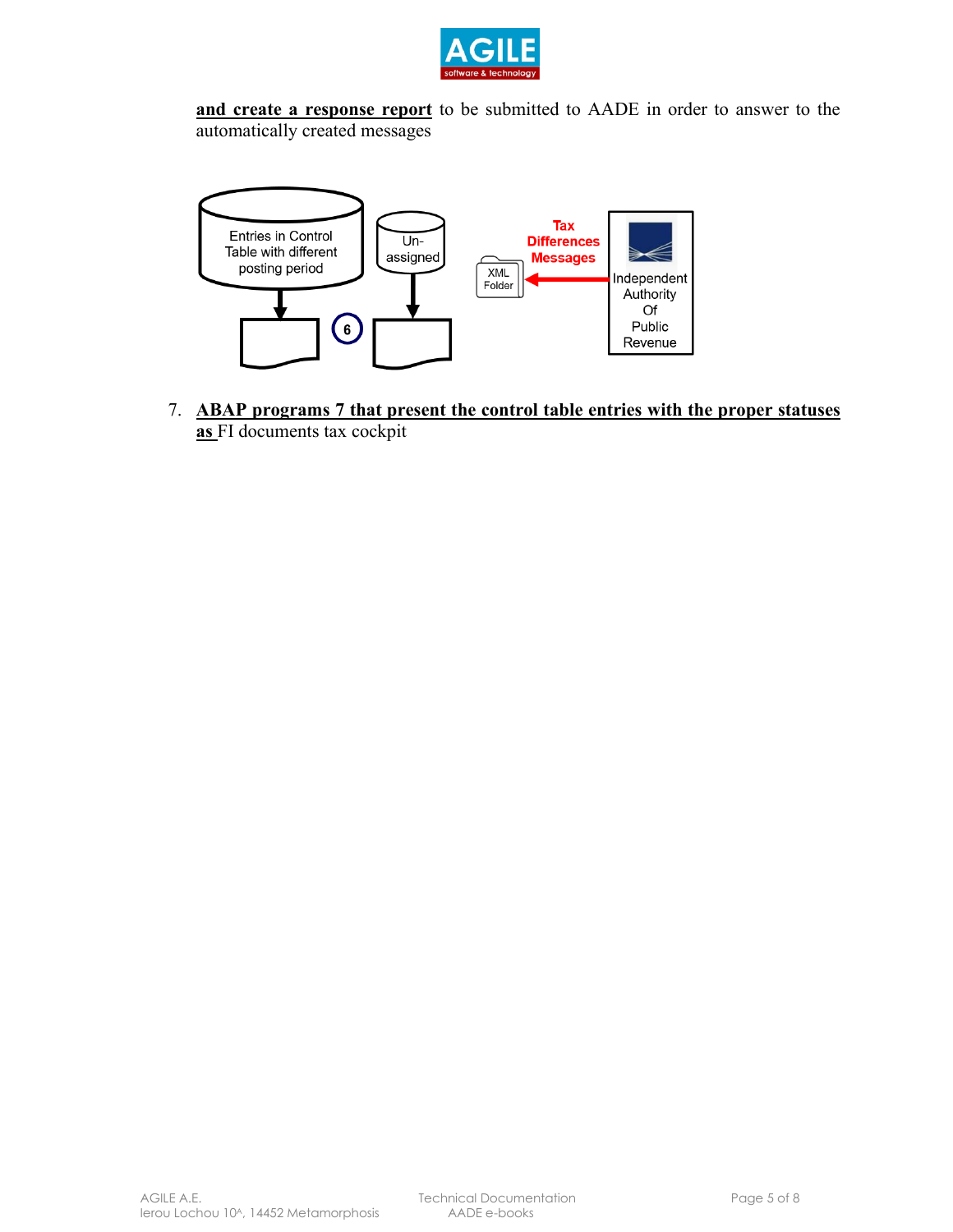

### **Proposed procedures**

The data exchanged with AADE should be performed with the following order:



- 1) **Invoices issued** (**Α1 with customer B2B and B2G, Α2 retail B2C**) and Accounting entries (**C**) for payroll and depreciation
- 2) **Invoices received B1 (B2C)** retail and **Β2.N** from non-domestic vendors
- 3) **Domestic Invoices B2.D** received from IAPR (as posted to AADE from our vendors)
- 4) **Domestic Invoices B2.F** forgotten to be sent to AADE from our vendors)
- 5) **Classification of Expenses and Revenue Classification**
- 6) **Re Responses from AADE (either MARK or error)**

Thus the **Financial calendar** related to XML files to be exchanged with IAPR has **4 subperiods**: 1) **Current month** for sending all documents issued A1, A2 and received from nondomestic Vendors. 2) **Month end** for payroll (c) 3) **After 20 next month** to send non received domestic invoices 4) **Messages after VAT**

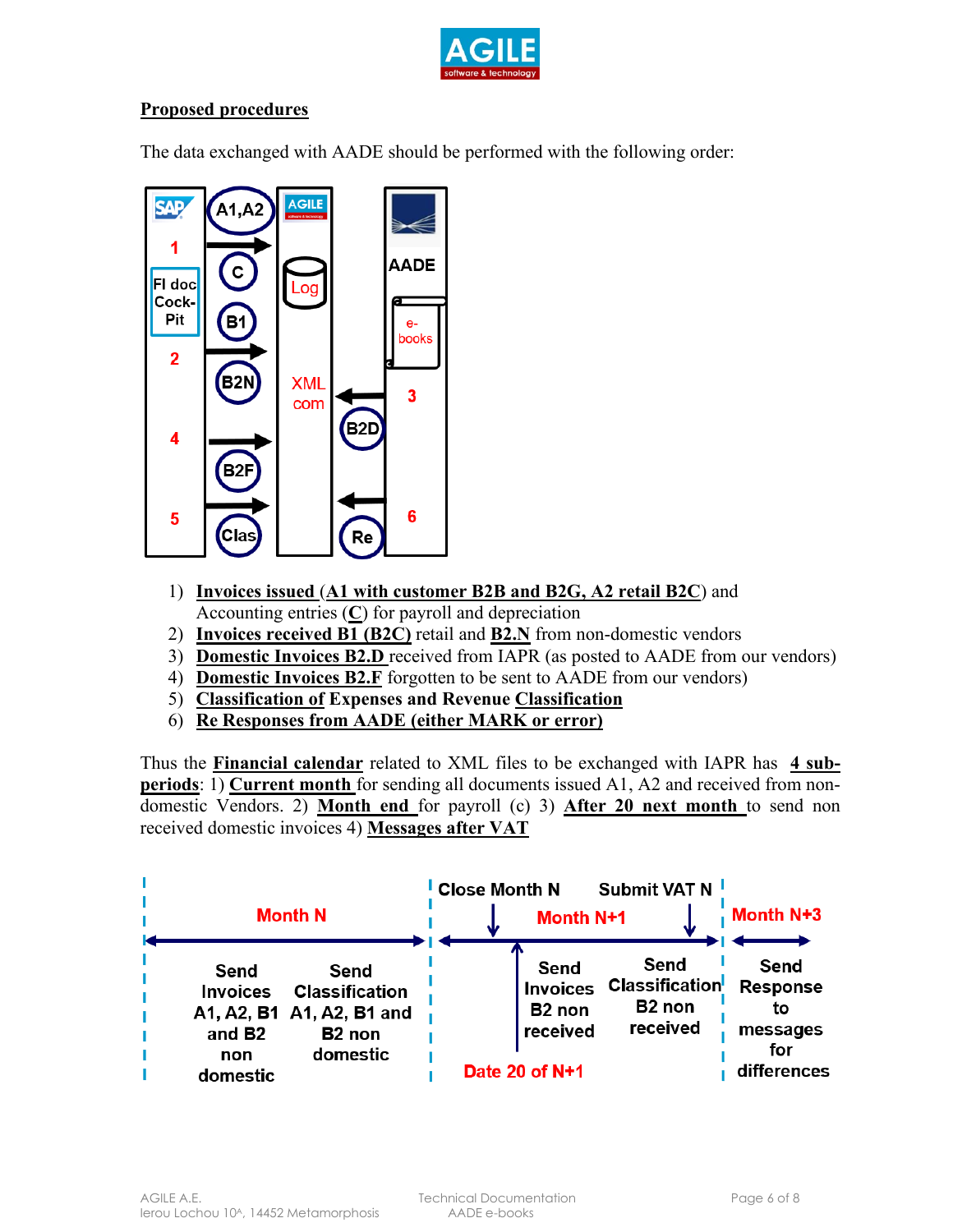

#### **Communication with Independent Authority of Public Revenue**

Communication with Independent Authority of Public Revenue can be established either using our communication Program developed in C# or the SAP PO technique.

The C# programs we have developed are working as shown on the following diagramsAgile send receive from to AADE Service